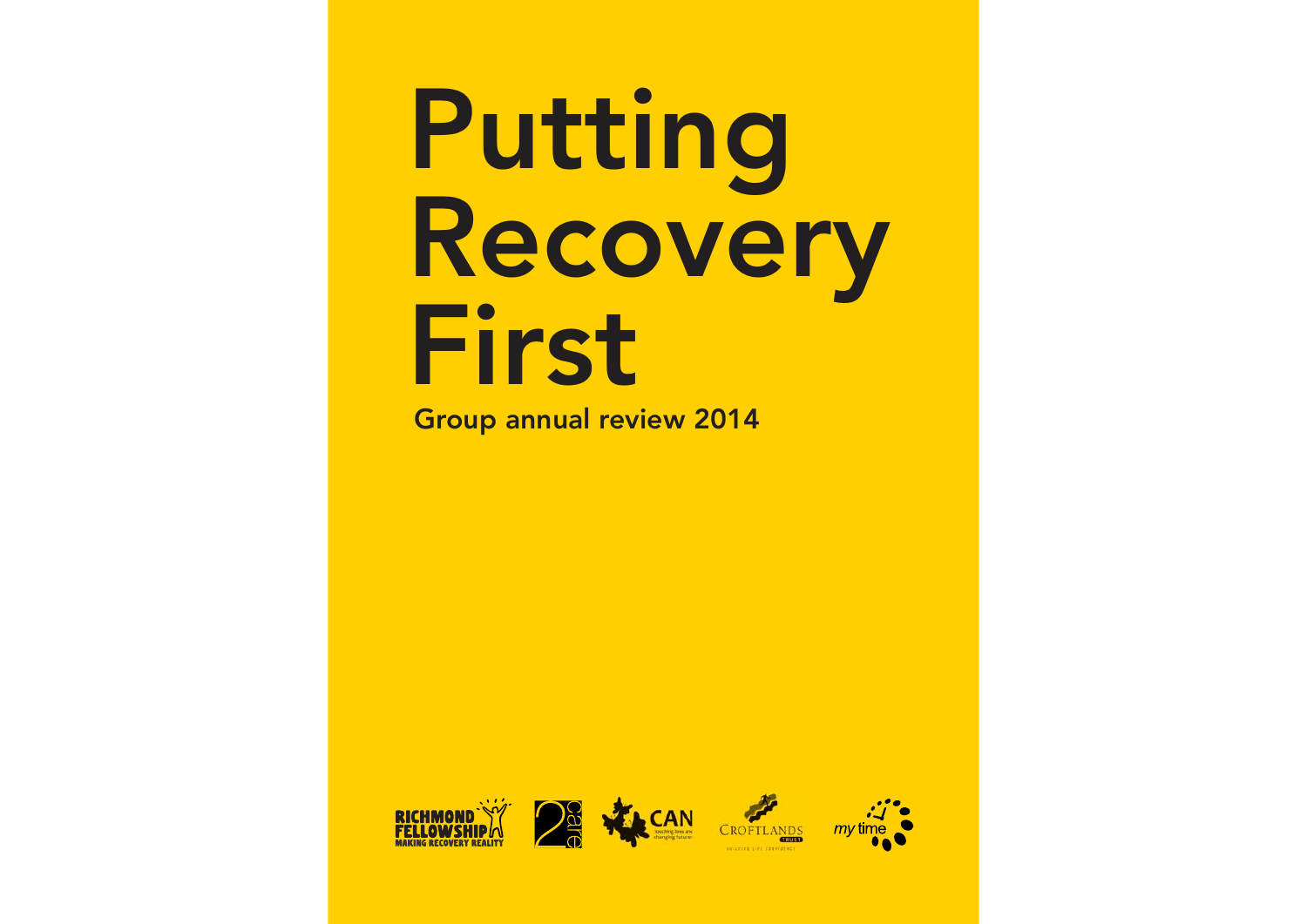# **Coming** together as a group

Welcome from our **chair** and **chief executive**

**The past year has been an exciting one for our new group of not-for-profit organisations. After getting the necessary legal and governance processes for forming a group out the way we've started to focus on how we can really get the most out of working together.**

We've created this partnership because we all want to strengthen what we do. We believe that by joining together ambitious and successful organisations we'll be able to offer a wider range of services and develop more innovative ways of providing support.

We're all passionate about being socially inclusive, person-centred, and recovery focused. These shared values will help us build better services going forward that can adapt and flex to the changing needs of the people we support.

We're already seeing the benefits of this through the work we're doing to expand and enhance our provision of crisis services, an emerging priority in the mental health sector. You can read more about what we're doing in this annual review.

Coming together as a group will also ensure we've a solid financial foundation to be able to achieve all that we want. The external economic climate and contracting environment continue to be tough but we're confident that operating as a group will help us weather these turbulent times. It'll offer opportunities to make efficiency savings and streamline our processes, allowing us to invest more in our frontline activity.

We're here to help people take control of their own recovery and achieve their dreams and ambitions. So we've devoted most of this annual review to sharing a few of our success stories. We look forward to creating many more success stories in 2015.

Derek Ceren

**Derek Caren Group chief executive**

Petat Culy

**Peter Corley Group chair**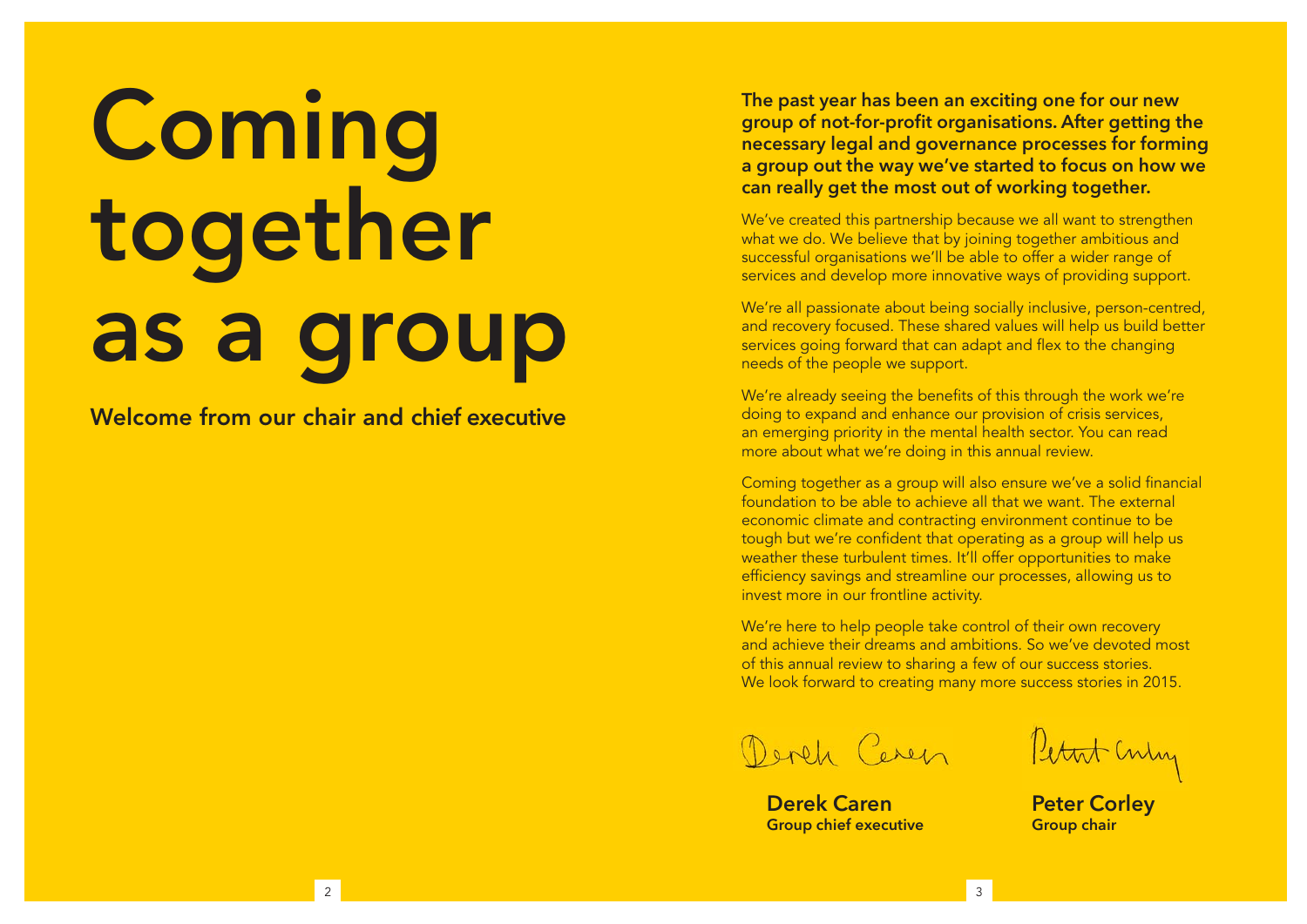## Stronger together

#### Introducing our new group

#### **Our new national group is being built to inspire individual recovery nationwide.**

By bringing together partners with strong individual services, innovative approaches, and flexible local presence, we can draw on a wide range of expertise from around the UK. We make this a reality not just at the local level but at the personal level too.

Between us we've a track record of **more than 200 years**  of developing and running personalised services that work with people with mental health, substance misuse and other complex needs to achieve their ambitions.

Each partner organisation has its own rich history of success but together we believe we can lead the way in evidence-based recovery pathways that we can tailor to meet local and individual needs.

#### About the partners:

**Richmond Fellowship** - a specialist provider of mental health services which has pioneered and practised its belief in social inclusion and recovery for more



than 55 years. It's now one of the biggest voluntary sector providers of mental health support in England, offering a wide range of housing, care, employment and community support.



**2Care** - a charity specialising in providing mental health rehabilitation and recovery for individuals with high and complex needs. For 85 years, its unique phased mental health model has been shown to work with people who have failed to thrive elsewhere.

**CAN** - a Northamptonshire-based substance misuse support charity. It's been supporting people with drug, alcohol and homelessness issues for more than 40 years and has a strong track record of developing innovative partnerships with local NHS trusts.





4 and 2011 and 2012 and 2012 and 2012 and 2012 and 2012 and 2012 and 2012 and 2012 and 2012 and 2013 and 2013

**Croftlands Trust** - a Cumbria-based mental health support charity which has been providing residential services, supported housing, floating support and community based support for nearly 30 years.

**My Time** - an innovative, service user-led, multi-lingual mental health social enterprise working in the West Midlands. In 12 years it has developed community based solutions to increasing levels of depression, anxiety, low self-esteem and long-term mental health issues.

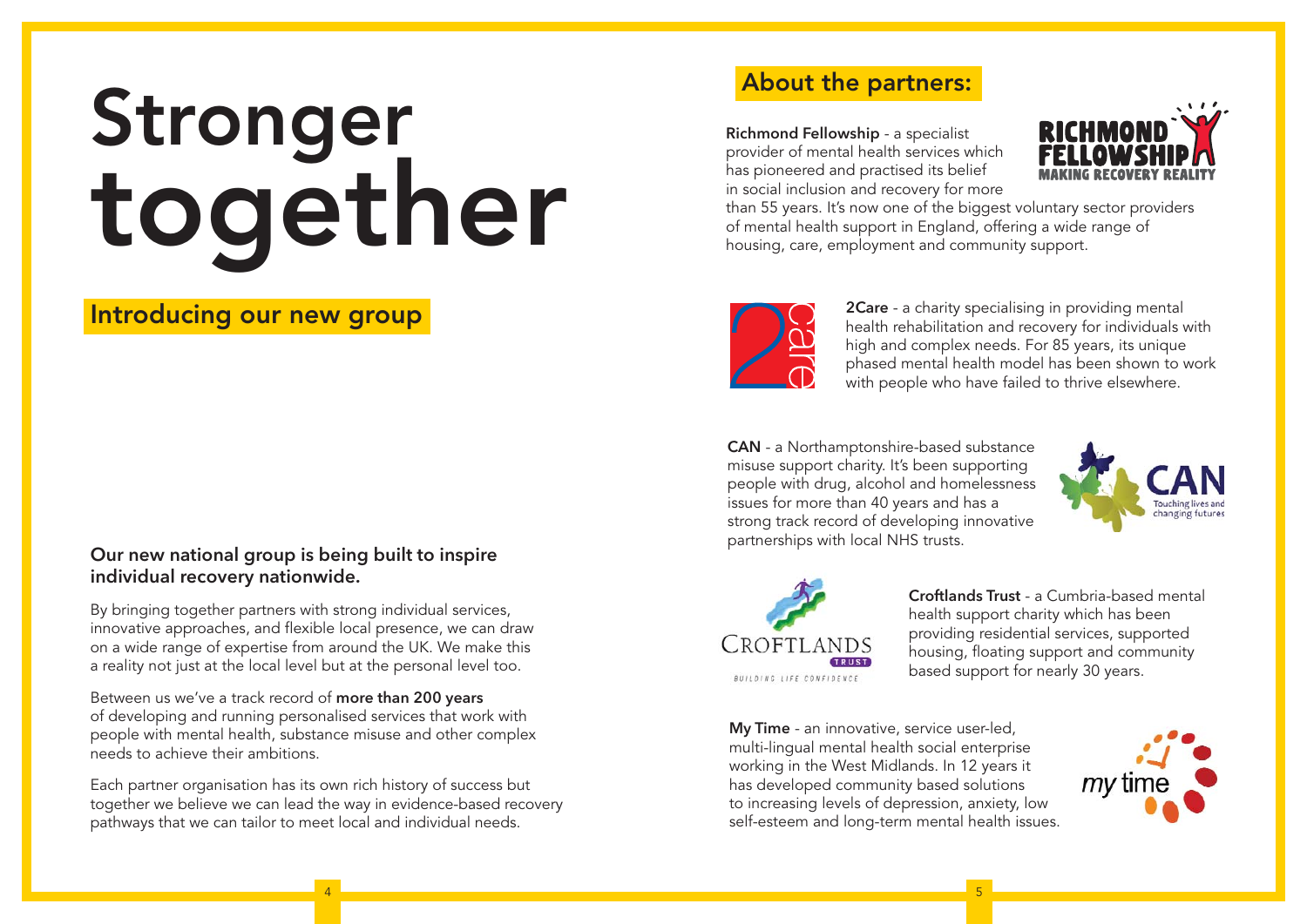# All for one

#### Crisis support

#### **One of the key areas of focus for us over the past year has been on developing our crisis provision.**

We're committed to playing our part in making sure individuals experiencing a mental health crisis get the immediate help they need to stabilise their situation and the right support to get back on track.

We already run a number of crisis services across England, providing support for people in the community as either an alternative option to an admission to hospital or as a step-down between an inpatient stay and returning home.

We're expanding this provision and are currently in discussions with a number of NHS trusts about working in partnership to offer more of these services around the country.

We're also taking part in a Home Office pilot scheme with Sussex Police and the local NHS to trial an alternative 'place of safety' to police custody for individuals in mental distress to be taken to for an assessment.

To underpin our commitment to this important area of work, we've signed up as a supporter of the Mental Health Crisis Care Concordat, a national agreement between services and agencies involved in the care and support of people in crisis. It sets out how organisations will work together better to make sure that people in crisis receive urgent mental health care.

We've also joined the National Suicide Prevention Alliance and committed to an action plan to raise awareness of this issue and make support more easily accessible to people who use our services, their families, carers and our staff.

#### About our crisis services

People with mental health problems in crisis used to have few options other than admission to an acute hospital even though research shows that between 29% and 42% could be supported more appropriately elsewhere.

#### **We've built up expertise in providing short term, community-based interventions for people in crisis. Our schemes include:**

- Placements from two nights up to a month in one of our accommodation-based schemes or support directly at home
- Round the clock support from our highly skilled teams, all trained in crisis intervention
- Close liaison with acute and community mental health professionals to ensure appropriate clinical support
- Individually tailored support to help people develop self-management strategies and coping skills
- Pro-active support to help individuals handle future crises with signposting to other services as needed.

#### **We currently provide crisis services in:**

- **Derbyshire**
- **Milton Keynes**
- Staffordshire
- Stockport
- $Cumbria$
- New scheme opening in Leicestershire in 2015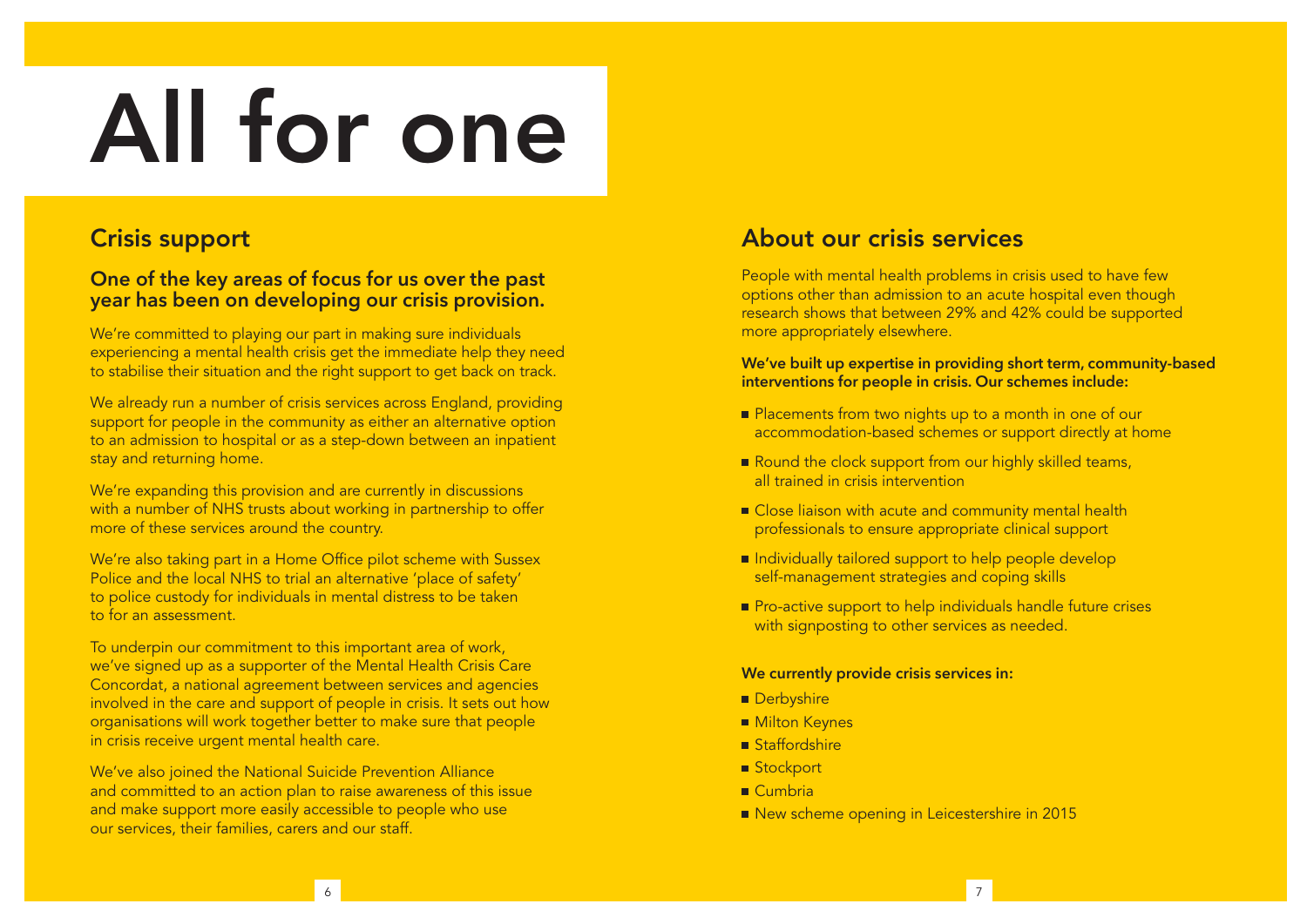## Group success stories...

Every year we support more than **10,000 individuals** on their recovery journeys. Here are just a few of their stories.

"The most important thing is you're moving on in life all the time; you're not just sitting around."



**Stephen had been in a psychiatric hospital for five years. He moved into one of our 24hr supported housing schemes two years ago. Since then we've helped him gain new qualifications and then successfully get back in to work as a food engineer.**

He said: "It took me a long time to adjust to being here. It was a bit strange not being in hospital anymore. It was a completely different situation. The staff here can keep an eye on you which is good. One of the other benefits is that they organise things like outings and barbecues so you meet the other people living here and get that social inclusion which is good. When I was ill I became very isolated and secluded. I lost track of being in touch with people.

"The people here are very professional. They're very supportive but at the same time not overbearing. There's the right balance between giving you support but not making you institutionalised.

"The team supported me to get on a college course and then helped me get back in to work. They reviewed my CV, helped me with interview techniques and helped me with information like how to put across to employers that I have been mentally ill but at the same time not have this invalidate me. There was a lot of prejudice in the workplace but eventually I got a job. It feels great to be back in work.

"My ultimate ambition is to secure permanent employment and eventually to move in to my own flat. The most important thing is you're moving on in life all the time; you're not just sitting around. I feel much more positive about the future. I was very depressed but now my outlook is good, I'm optimistic."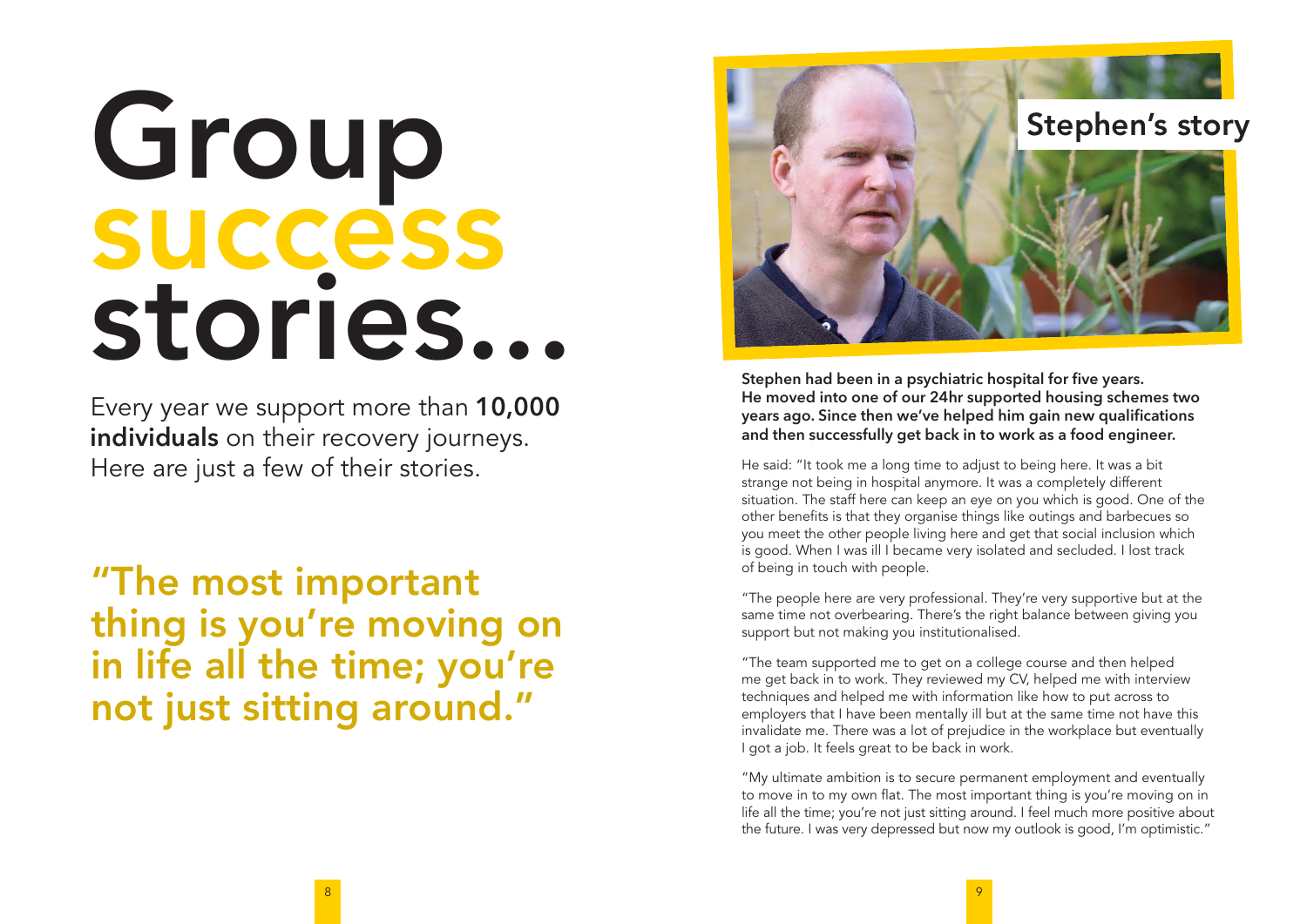

**Kathy came to us after a stay in hospital. She lived in one of our supported housing schemes and we then helped her move in to her own home. She's been living independently for more than 10 years with support from our community-based team as and when she's needed it. We're currently supporting her to find paid employment.**

She said: "While I was at university every time I returned home during the holidays I didn't do well, I got worse and after graduating I was admitted to hospital. My support worker Elsa first came to see me while I was in hospital and then I moved in to one of Richmond Fellowship's supported housing schemes. I spent about 18 months there. I got on really well with the other residents. There was one lady I'm still in touch with, we're good friends. We'd both been students and had a lot in common.

"While I was in the supported housing Elsa helped me get on the housing register and I eventually got my own flat. That was a huge positive. During my time in supported housing I had been backwards and forwards a bit, even back to the ward, but getting my own place was a big boost. It was like it was all I really needed.

"I get ongoing support from Richmond Fellowship, arranging bills and keeping on top of them, getting the right benefits, admin and forms as that can become overwhelming if you're not feeling well. The big benefit is the security of knowing there's somebody there who's checking you're ok, that you can keep in contact with, even over the phone if they're not visiting. And it's good to be understood, they know where you're coming from.

"I got a part time voluntary job which I've been doing for more than nine years now. My support worker has helped with job applications – CVs and mock interviews – and I'm hoping to get a paid job soon."

**Mark had been taking drugs for nearly 20 years when he came to our services. We provided him with accommodation and a support worker who helped him get onto a detox programme and stabilise his life. He's been drug free for nearly nine years and in the last year he moved into his own flat. He's volunteering and actively looking for a job.**

He said: "I was on drugs for about 15-20 years. It started when I was about 17. I'd had some family tragedies and I got in with the wrong crowd and started using class 'A' drugs to dull my grieving process. It was a vicious cycle. I used to dread waking up in the morning knowing I'd have to get up and find money to get drugs. I'd been sofa surfing and losing friends. I was running out of sofas to sleep on.

"But coming to CAN gave me a stable base and let me start my life again. They gave me a roof over my head and set me up with the specialist doctors and a detox programme with medication. Without them I'm not sure I'd even be here today.

"I take part in CAN's art workshops and things like that with mentoring. That builds your confidence up, helps you meet other people. When you see one person do well, you see it's possible for you.

"I'd now like to get a bigger place to my bedsit, get into work and to reduce the amount of medication I'm still taking. Eventually I'd like to stop using medication at all and lead a normal, peaceful life."

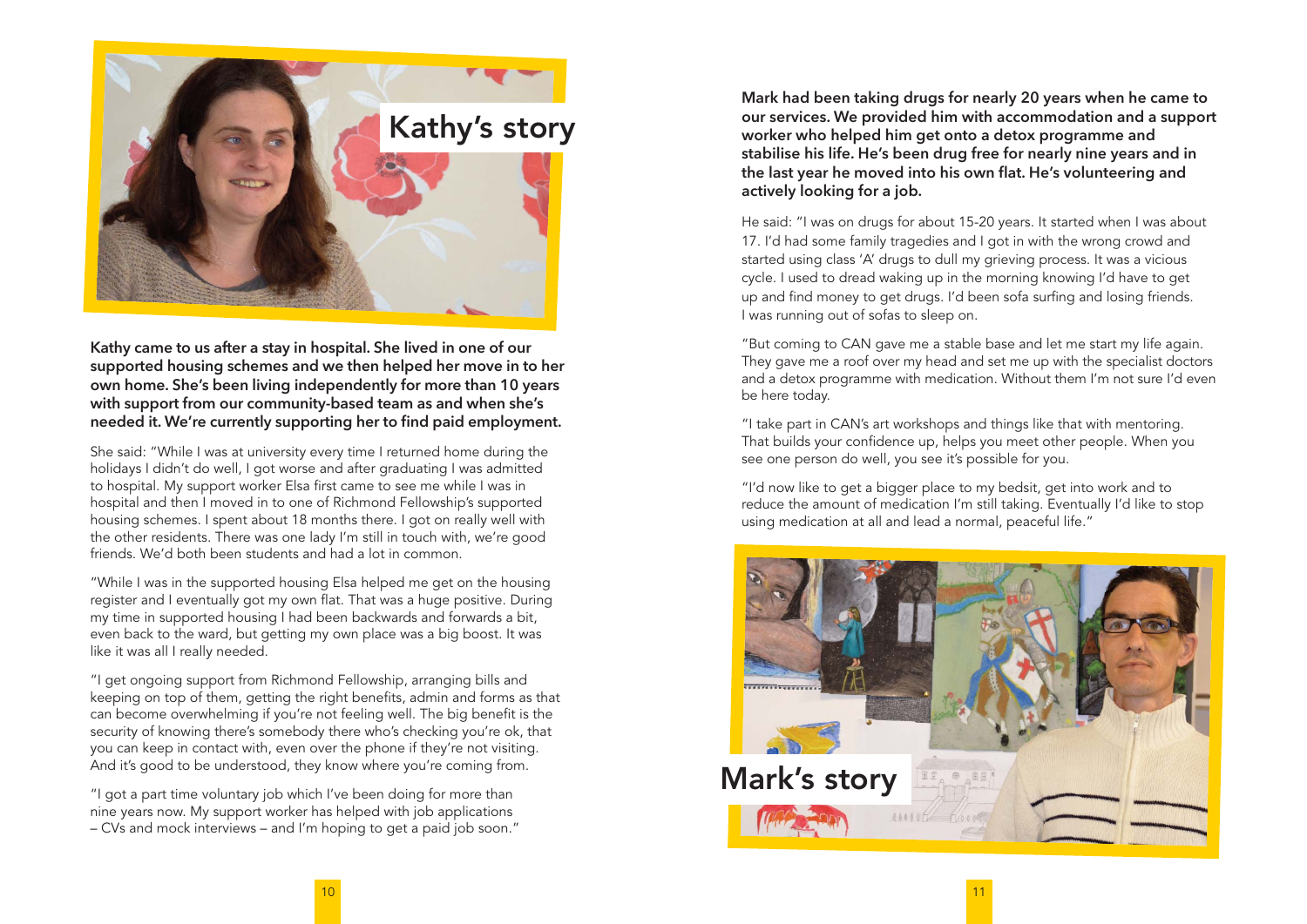

**Reuben originally used our community-based services but after a spell in hospital we were able to offer him a place in one of our supported housing schemes. We've since helped him move into his own home and he now works at the local university.**

He said: "In 2003, I had to drop out of university due to my illness, and that's when I started using Croftlands' day services. I'd help doing woodwork and graphic design which I enjoy. I got involved in a few projects, like painting the logo for Croftlands' charity shop, which made me feel worthwhile.

"Following a period when I was in hospital, I had the opportunity to move into Croftlands' supported housing. After about a year of living there I would say I really began my recovery, and I've made lots of progress since then. I've now moved into my own place and I'm receiving floating support.

"Croftlands connected with me on a deep level at a crucial time in my life. There's a great sense of community and it feels like a safe place to be. They've helped me to challenge myself, and now I like to deliberately find challenges and try difficult things because then you get the reward from doing them.

"I was elected onto Croftlands' management committee board by fellow service users, which I wanted to do because I'm interested in helping others and using my experience for something positive. Following some training and involvement in a Time to Change project, I now work at Cumbria University, helping as an expert by experience. In the future I'd love to have my own house and do my work at the university as a full-time paid job, but for now I'm feeling much more settled in myself."

**Zarqa was diagnosed with bipolar disorder seven years ago. A single mum of three, she started coming to one of our community-based groups in order to build her confidence and find ways of supporting others.** 

**We're now helping her set up her own group to support other women who've experienced domestic violence and abuse.**



### "I've become more confident, more reliable to myself."

She said: "Mental health in the Asian community is very taboo. It's not talked about and it's not understood. I didn't understand it myself, I'd never heard of the word bipolar before. However, my family being open about it made it ok and has helped our community speak about it more openly and break down some of that stigma.

"I go to My Time's support group every week and I've made some good friends. I know a lot of people who go to My Time don't have the support I get from my family so I make a conscious effort to keep in touch with them. It makes a really big difference.

"I've regular appointments with my community psychiatric nurse but this is very formalised whereas My Time's not like that. It's like a home from home. When I go there, there's no 'us' and 'you', we're listened to. We're not just told this is what you're going to do, you're asked and we do things for ourselves.

"When you're feeling down the other members will help pick you up. At times when I'm feeling a bit low and not up to doing anything I still get out of bed for My Time. I've become more confident, more reliable to myself. Previously I wouldn't take time out for myself, but My Time's taught me that I need time to recuperate myself in order to be there for other people. I'm a survivor but I also know I need that support facility for myself."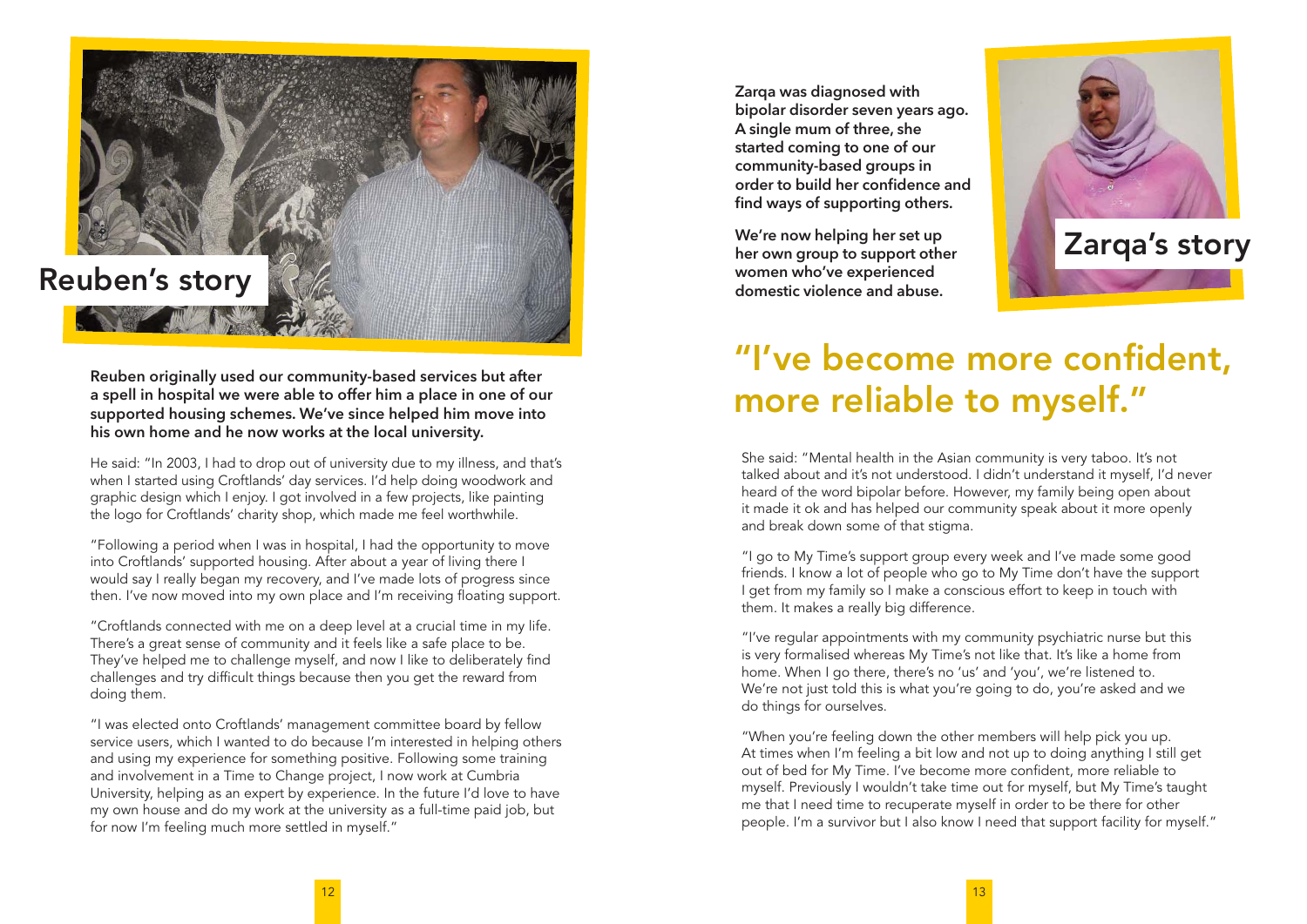### **Strength** in numbers

All of the partners remain separate legal entities in their own right but together we operate under a group structure with a group Board and committees. The purpose of our Board is to lead, direct, monitor and control the activities across all the partners so that our collective objectives can be achieved.

**Peter Corley** Group chair

**Michael Holland** Non executive director

**Geoff Bland** Non executive director, chair of Croftlands Trust

**David Brindle** Non executive director, chair of 2Care

**Barbara Deacon-Hedges** Non executive director

**Stephanie De La Haye** Non executive director

**Tansi Harper** Non executive director, chair of CAN

**Peter Molyneux**

Non executive director

**Alan Powell** Non executive director, chair of 2Care

**Derek Caren** Group chief executive

**Diane French** Group director of operations

**Raj Lakhani** Group director of finance and business development

#### Meet our Board members Our income and expenditure for 2013/14

|                          | <b>Richmond Fellowship</b><br>$+2Care$ | <b>New</b><br>partners | <b>Total</b> |
|--------------------------|----------------------------------------|------------------------|--------------|
| Turnover                 | £32.6m                                 | f11.7m                 | f44.3m       |
| <b>Operating costs</b>   | f32.9m                                 | £5.5m                  | £38.4m       |
| <b>Operating surplus</b> |                                        |                        | £5.9m        |

| Total balance sheet for all partners          | 2013/14<br>Em |
|-----------------------------------------------|---------------|
| <b>Fixed assets</b>                           | 10.9          |
| Current assets (excluding cash & investments) | 4.5           |
| <b>Cash &amp; investments</b>                 | 24.5          |
| <b>Current liabilities</b>                    | (4.6)         |
| Liabilities over 1 year                       | (0.1)         |
| <b>Total Assets less Liabilities</b>          | 35.2          |
| <b>Capital &amp; Reserves</b>                 | 35.2          |